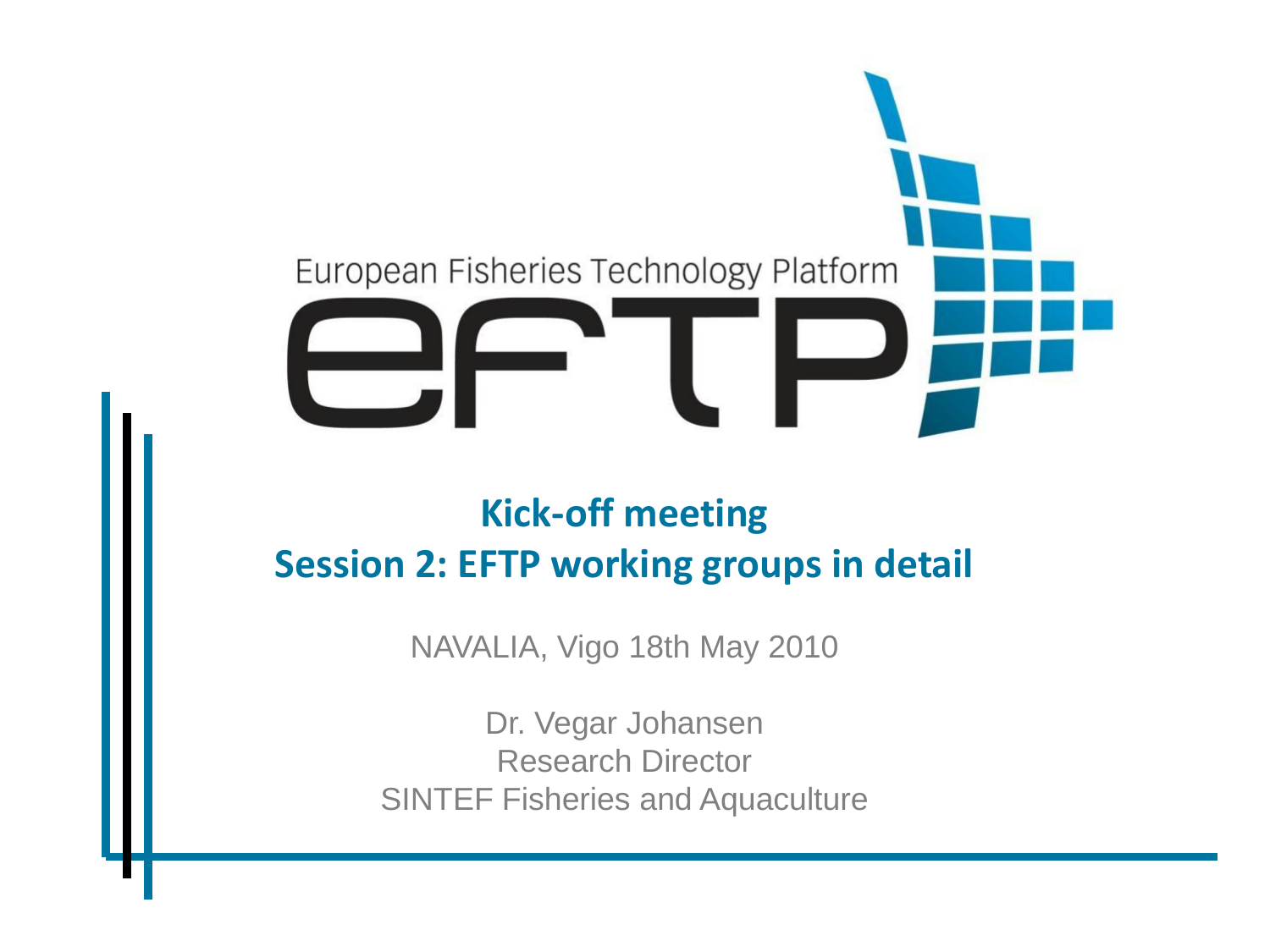#### **EFTP Working groups in detail**



# **Working groups, main tasks**

- Contribute in developing the Vision document
- Contribute in developing Strategic Research Agenda (SRA)
- Formulate a commonly agreed roadmap for action

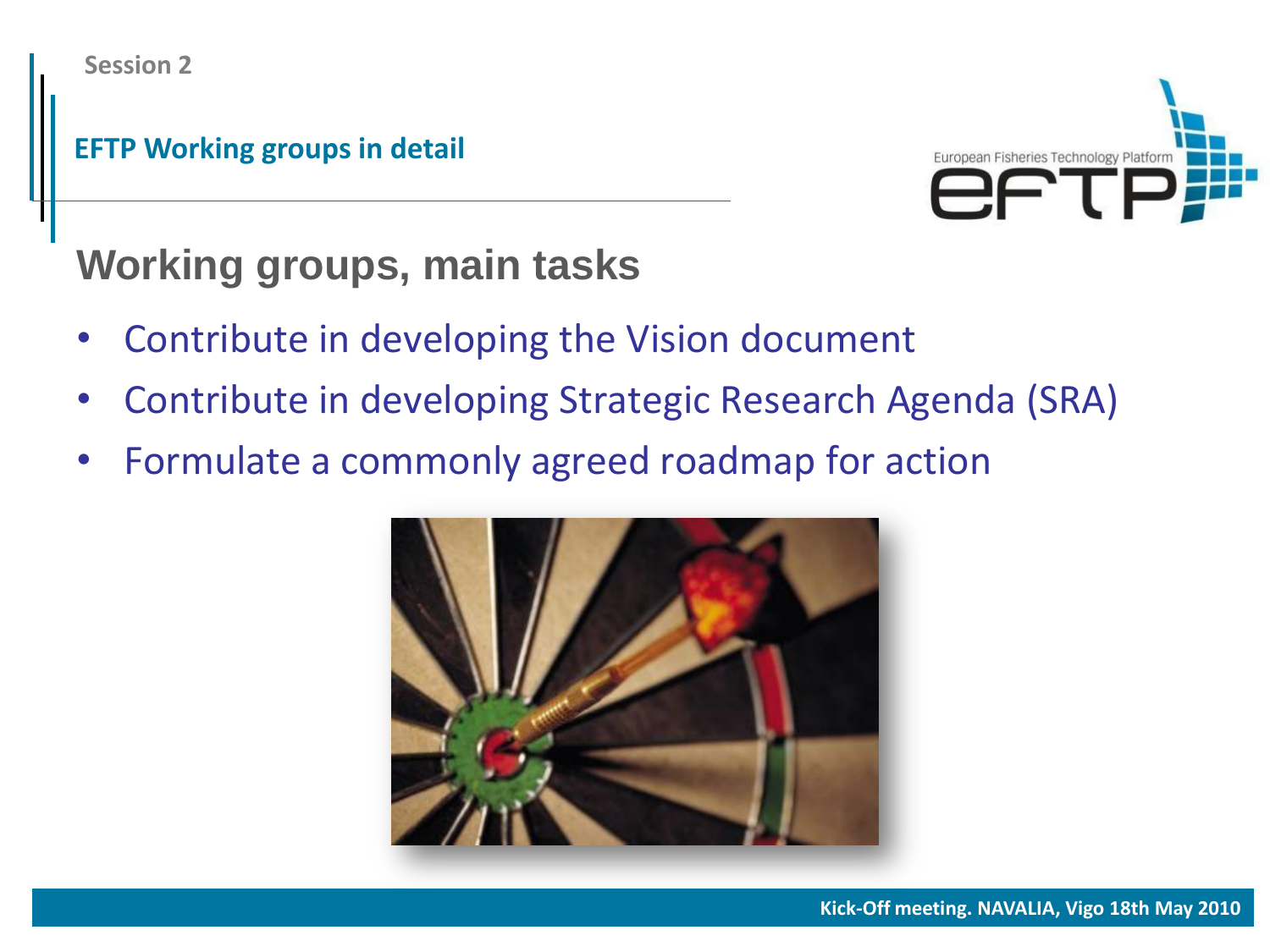



### **Working groups suggested**

Sustainability and management Energy

efficiency

Fishing vessel technology

Fish and seafood technology

Fishing gears

Building trust from catch to consumer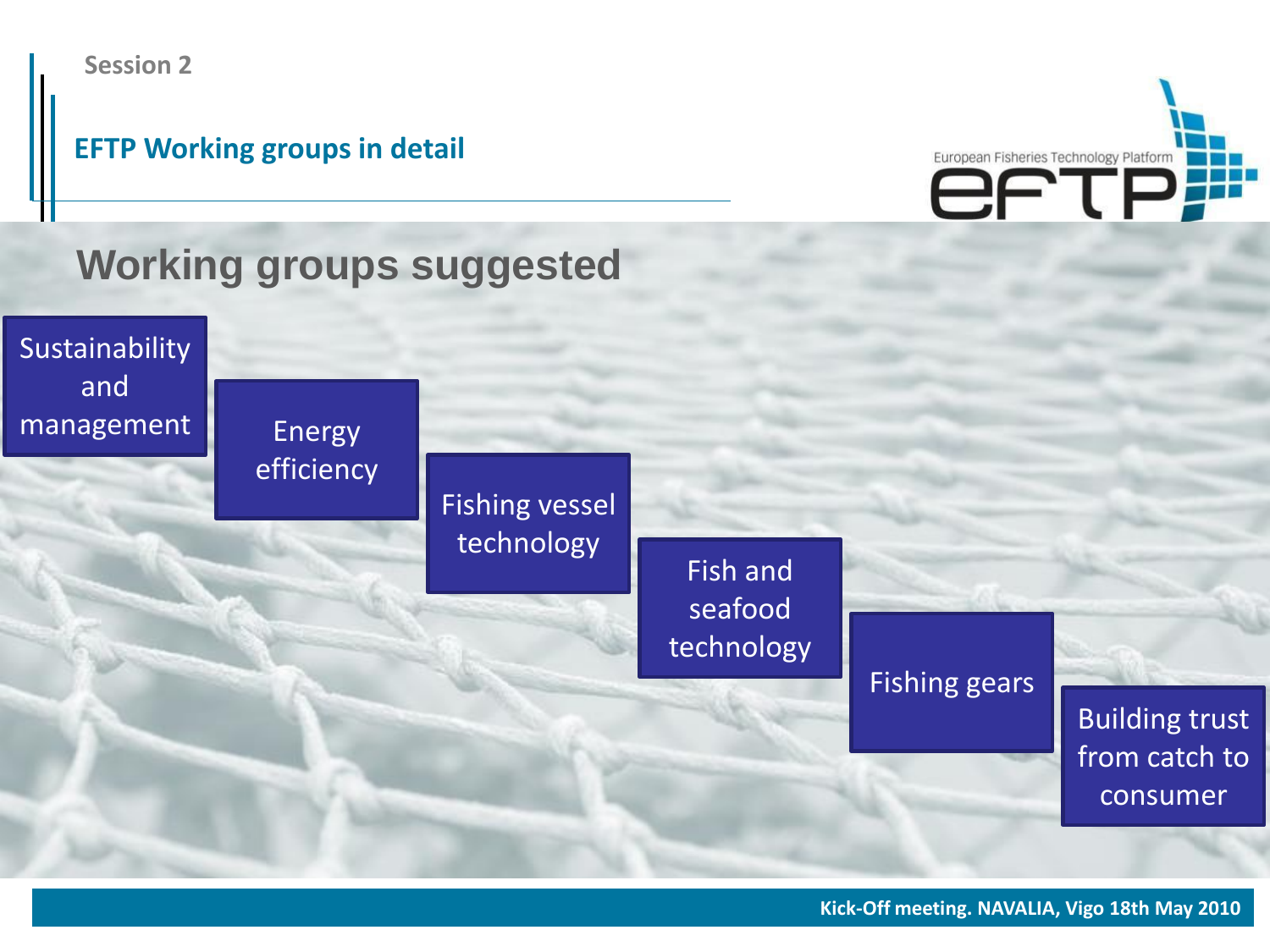#### **EFTP Working groups in detail**



# **WG 1: Sustainability and management**

Coordinator: Javier Garat (Europêche, Cepesca) Facilitator: Álvaro Fernández (IEO) Technical secretariat: Rosa Fernandez (CETMAR)



- Placing the exploited stocks on maximum sustainable yield (MSY)
- Industrial management of fleet structure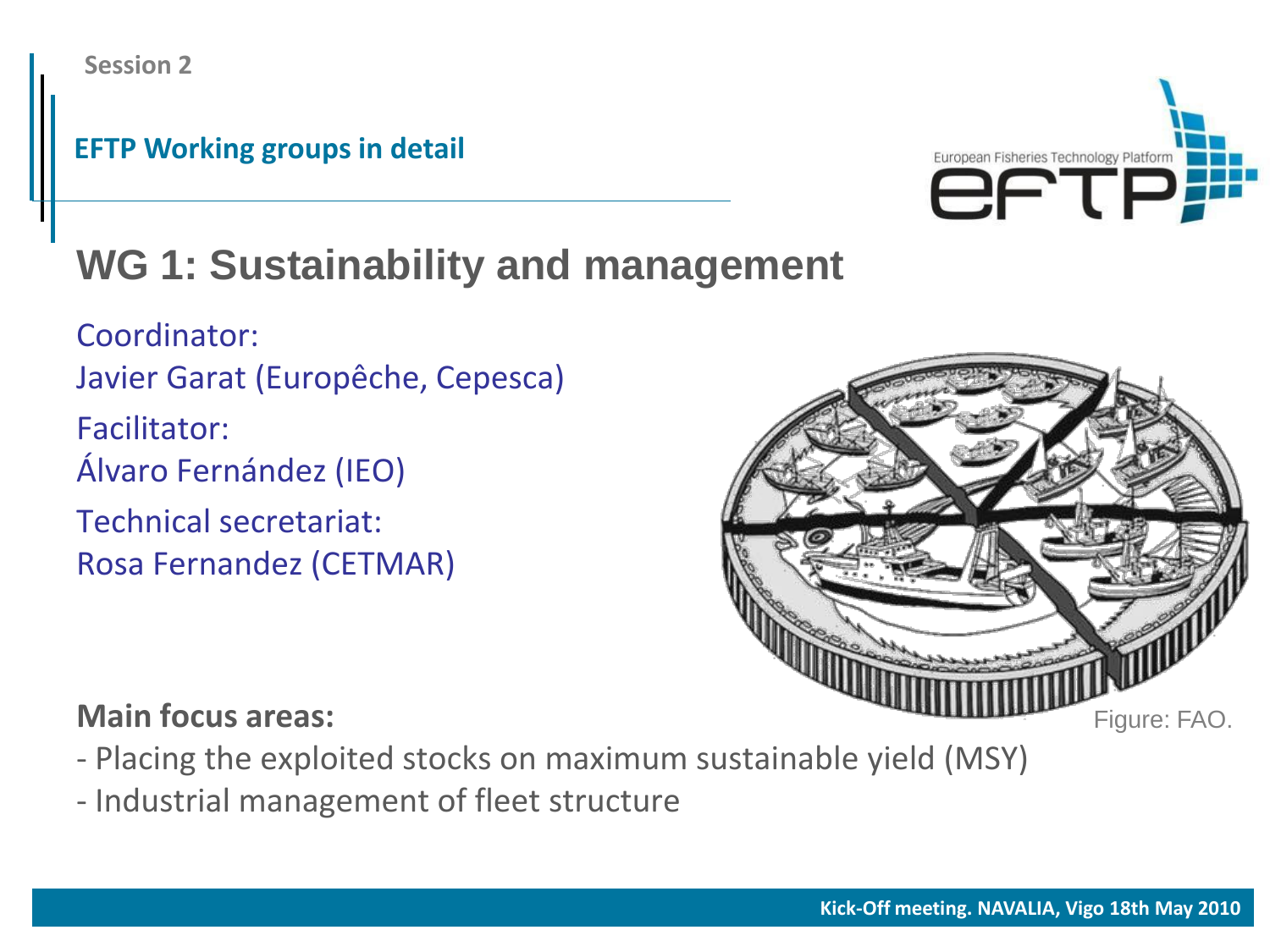

# **WG 1: Some topics that may be addressed**

- Improve the robustness and minimize the uncertainty in the scientific assessment on stocks
- Improve the exploitation pattern of fisheries
- Make fishing more profitable and ecology friendly
- Contribute to application of the ecosystem approach to fisheries management
- Create a collaborative link between the European fishing industry and society and project a positive image of the sector.



Figure: Some ICES areas. for stock management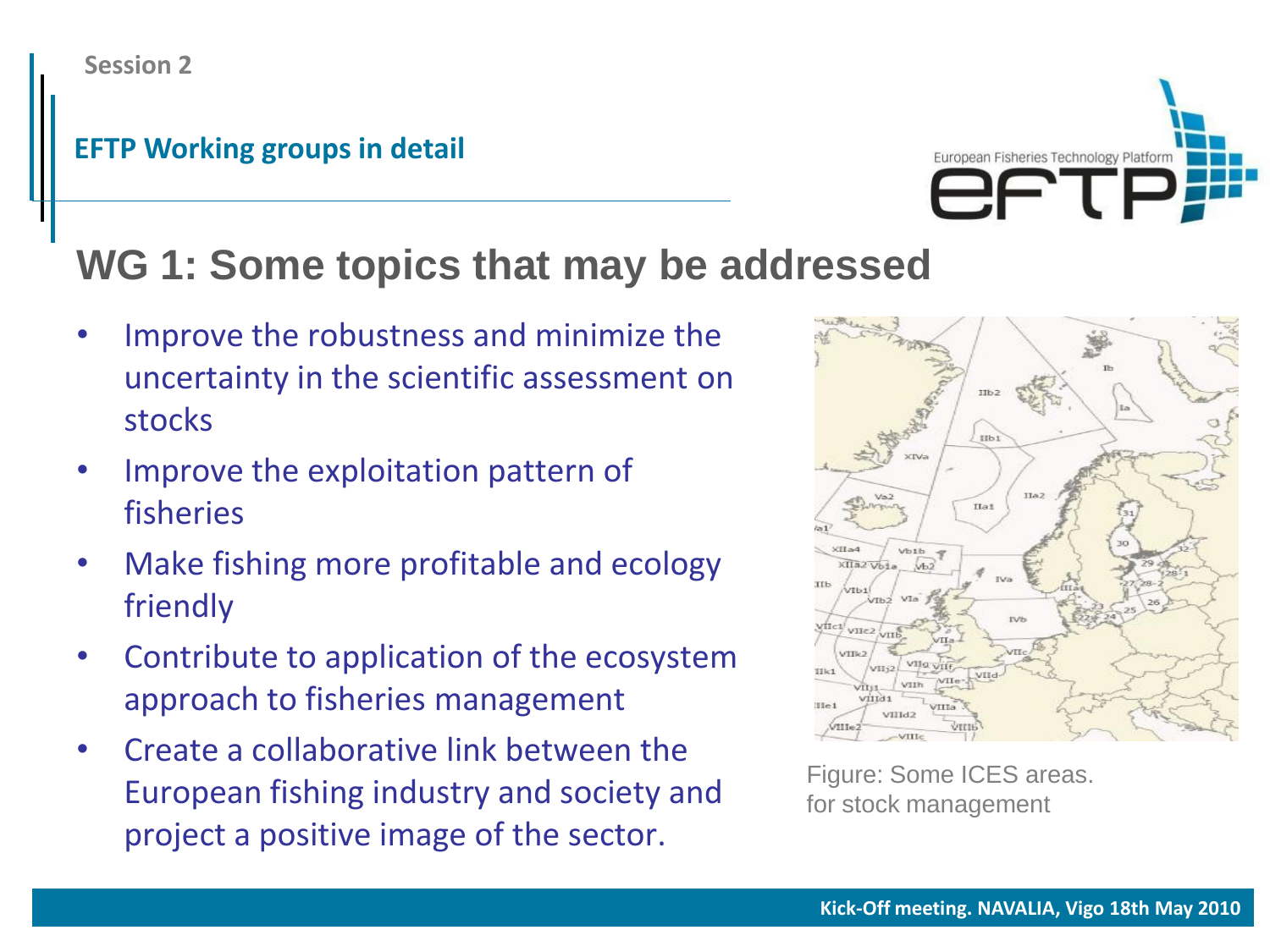#### **EFTP Working groups in detail**

# **WG 2: Energy efficiency**

Coordinator: Rafael Lucue (ARIEMA) Facilitator: Vegar Johansen (SINTEF) Technical secretariat: Maribel Rodriguez (ARIEMA)

- Reduce energy consumption
- Investigate alternatives in technology and operation





Photo: Organic rankine cycle for utilization of heat in exhaust gas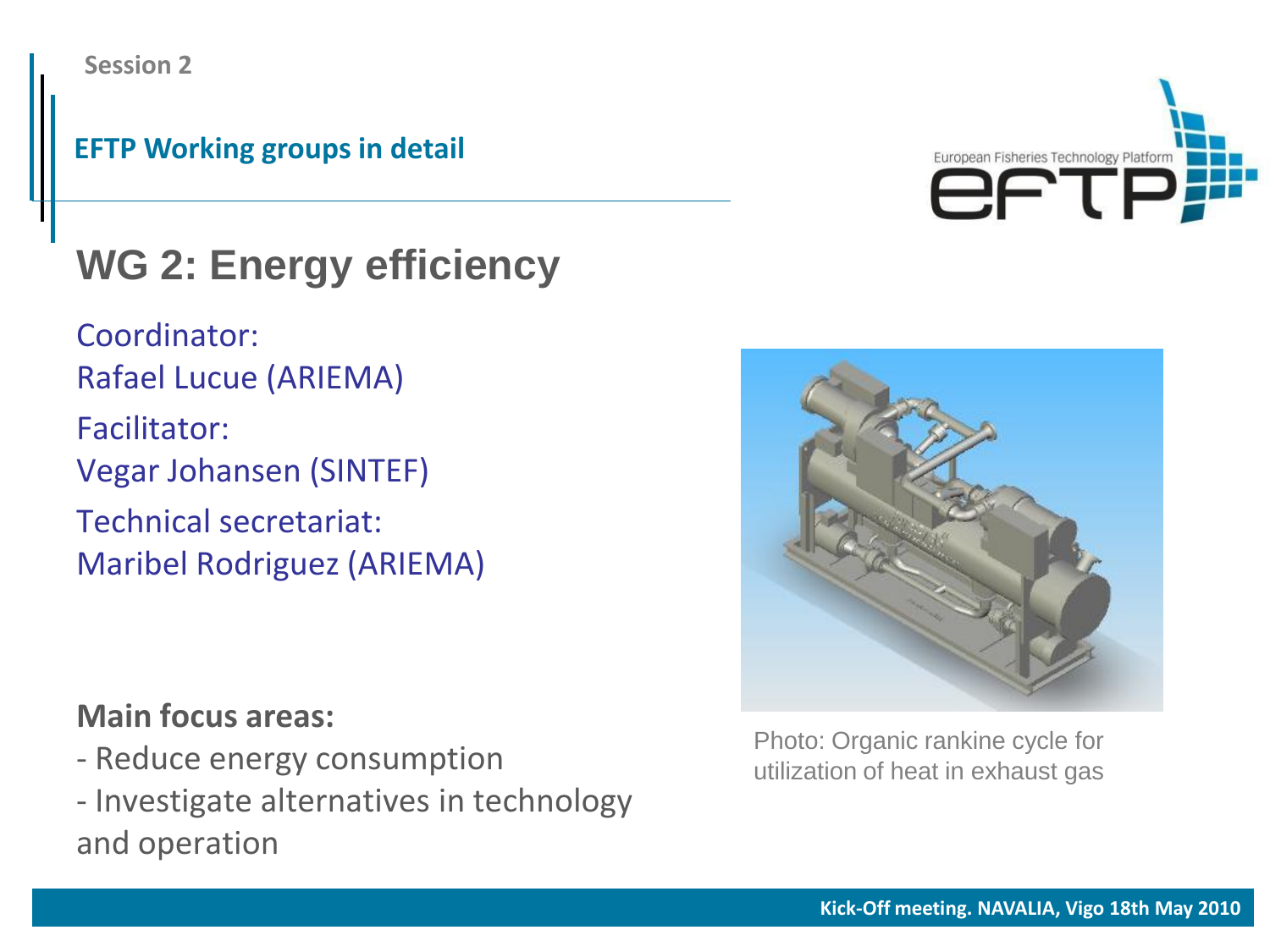

### **WG 2: Some topics that may be addressed**

- Data acquisition and monitoring of energy consumption
- Alternative energy sources and machinery configurations
- Optimization of gear performance
- Optimization of onboard fuel energy use
- Operational profiles and alternative harvesting strategies







Figures: Optimization of gear performance (SINTEF)



**Kick-Off meeting. NAVALIA, Vigo 18th May 2010**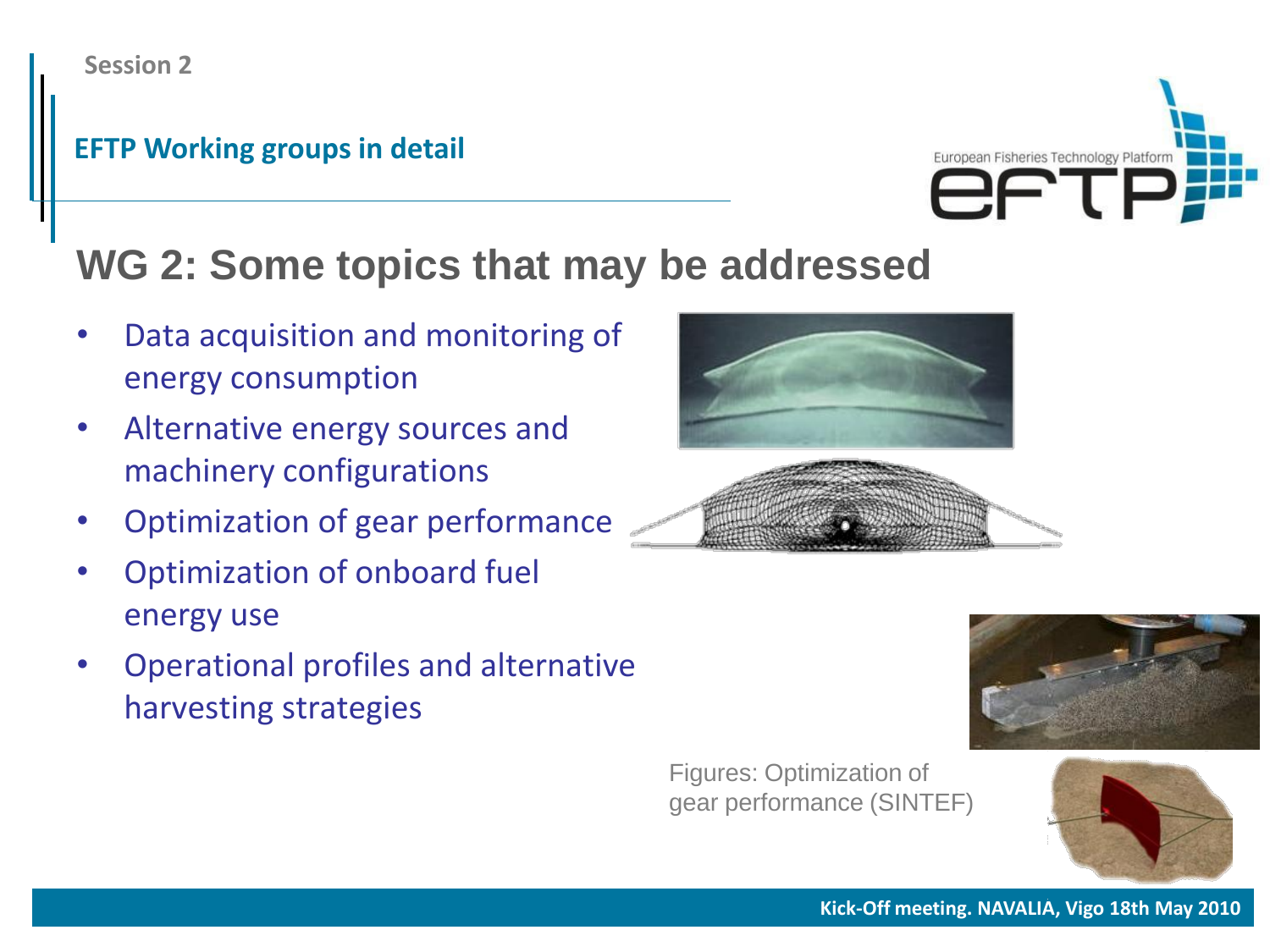#### **EFTP Working groups in detail**

# **WG 3: Fishing vessel technology**

Coordinator: Roar Pedersen (SINTEF) Facilitator: Adolfo Uriarte (AZTI-TECNALIA) Technical secretariat: Dag Standal (SINTEF)

#### **Main focus areas:**

- Development of vessel technologies
- Adaptations to optimal operation





Figure: A longliner concept with moonpool (SINTEF /Fiskarstrand verft)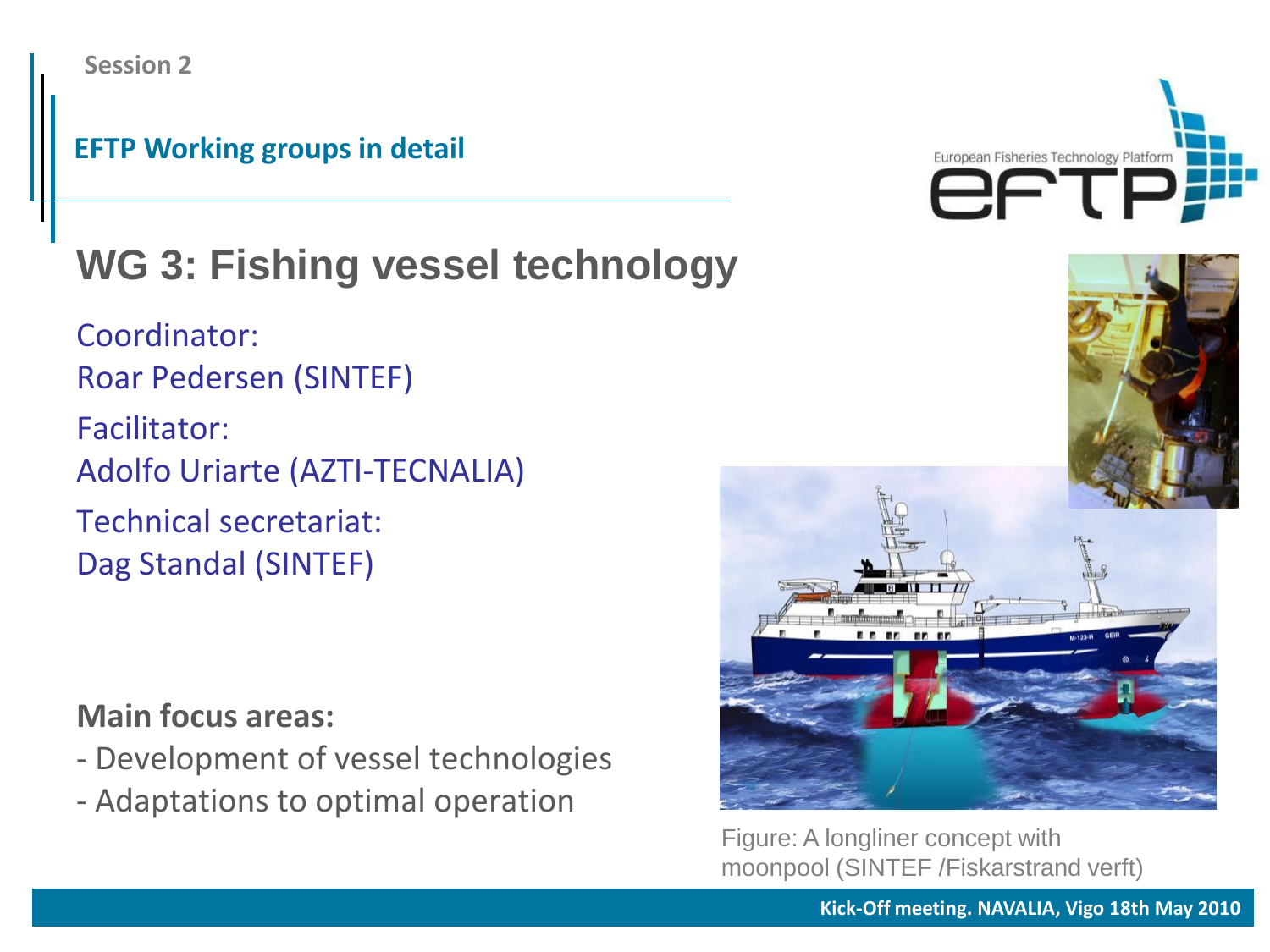#### **EFTP Working groups in detail**



## **WG 3: Some topics that may be addressed**

- Deck arrangement and gear handling. Safe operation for fishermen.
- Machinery concepts
- Stability on fishing vessels, coastal fleet in particular
- HSE for fishermen
- Navigation and communication equipment



Figure: New concepts for deck arrangements for future trawler concept (SINTEF).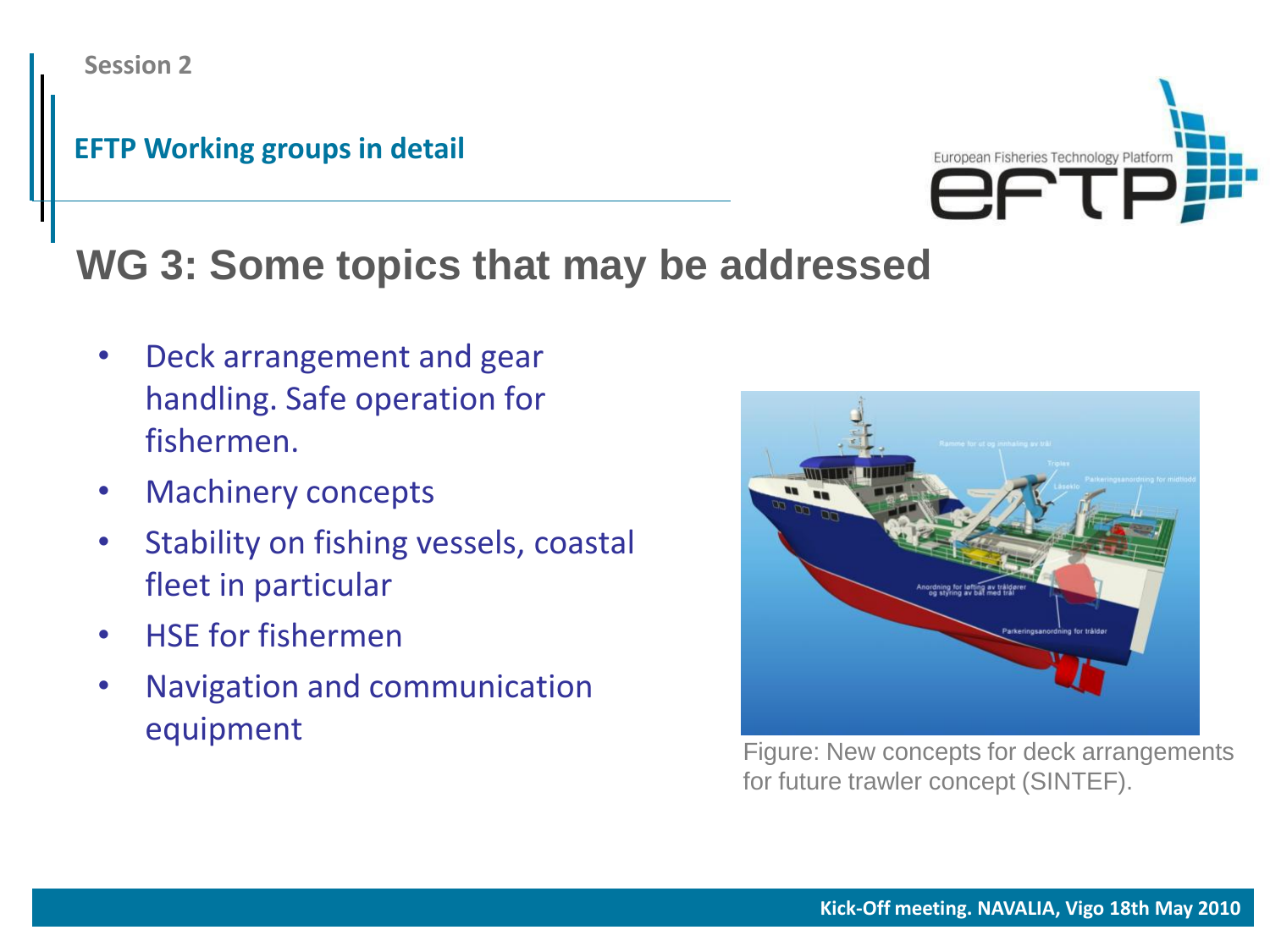#### **EFTP Working groups in detail**



# **WG 4: Fish and seafood technology**

Coordinator: Michael Gallagher (BIM) Facilitator: Hanne Digre (SINTEF) Technical secretariat: Dag Standal (SINTEF)



#### Figure: manual catch handling (left) and automated fish handling (right) (SINTEF).

- Catch handling systems / automation
- Measures for value adding in seafood products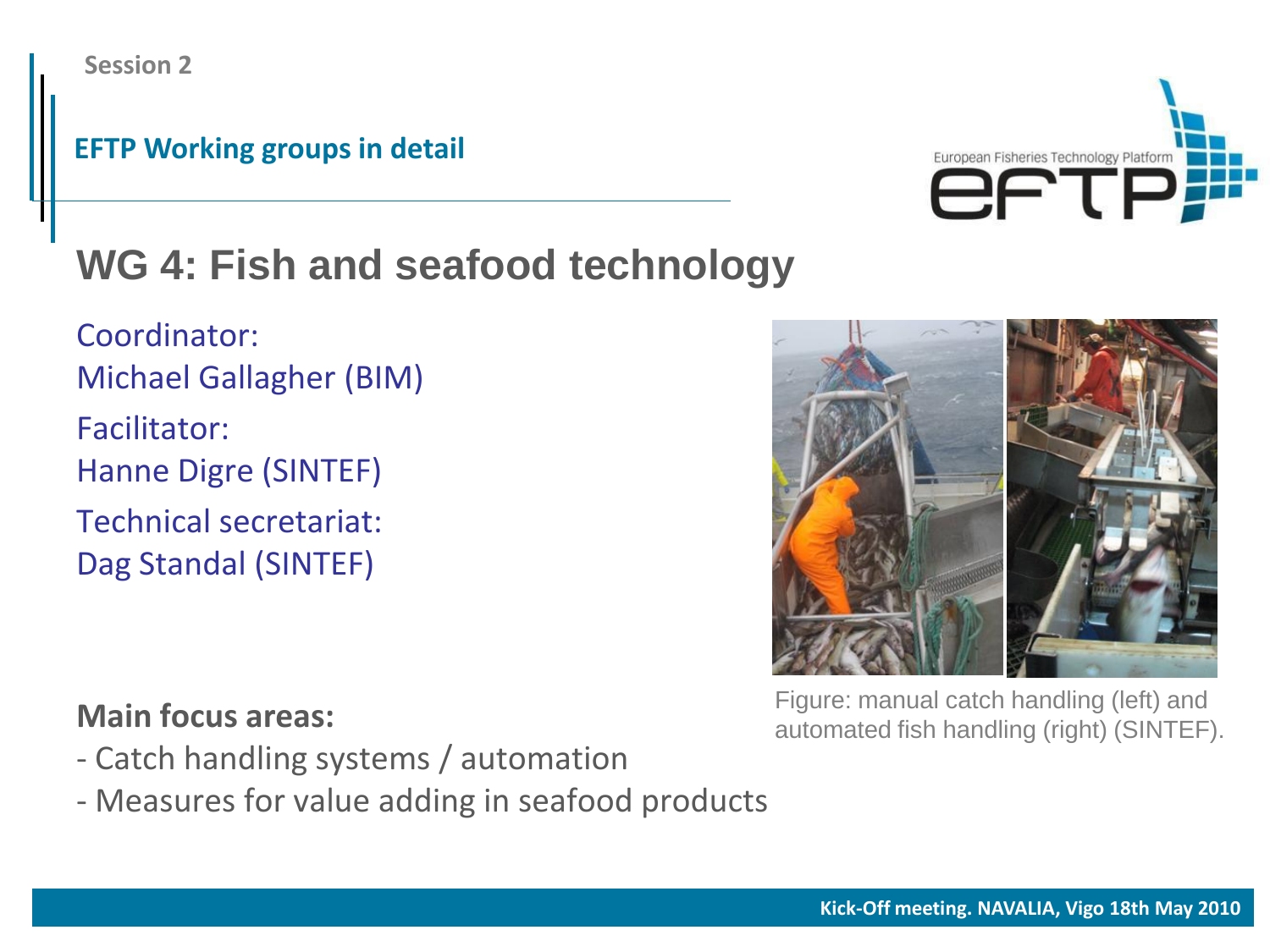#### **EFTP Working groups in detail**



### **WG 4: Some topics that may be addressed**

- Catch handling systems automation
- Adding value by onboard measures
- By-product utilization
- Quality and environmental electronic systems onboard



Figure: Handling of fish and gillnet gear (SINTEF).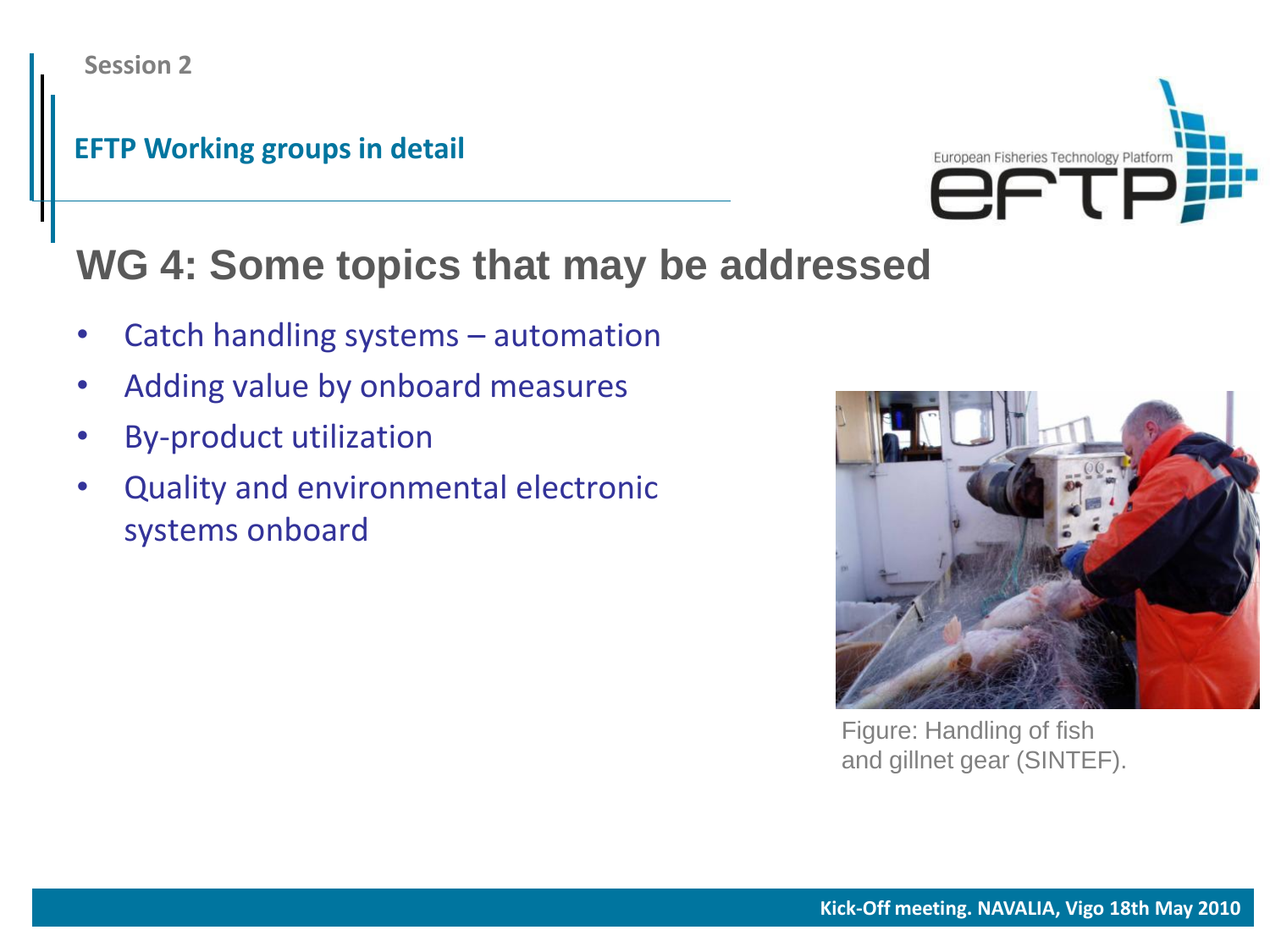

# **WG 5: Fishing gears for more sustainable fisheries**

Coordinator: José Ramón Fuertes (ARVI) Facilitator:

Christian Hedløv Engh (Mustad)

Technical secretariat: Rosa Fernandez (CETMAR)



- Selectivity and efficiency in fishing gear
- Reduction of environmental impact from fishing gear

Figure: Automated longlining concepts.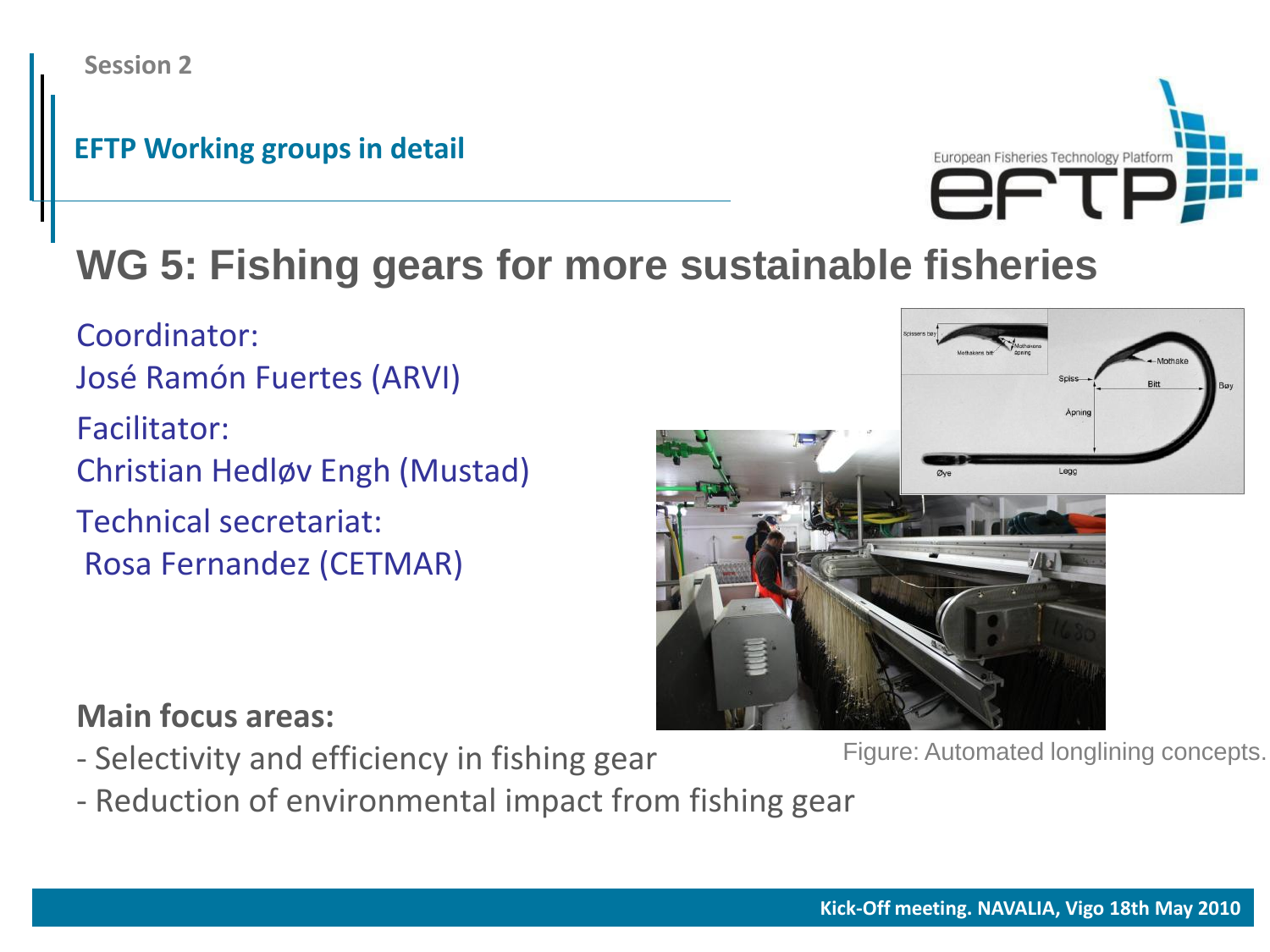

### **WG 5: Some topics that may be addressed**

- Selectivity in fishing gear (specie / size)
- Reduce impact on environment (e.g. seabed impact)
- Fishing gear design and development
- Fishing gears in vessel maneuvers
- Gear and catch monitoring systems





Figure: A trawl ground gir with minimal sea bed impact (IMR/SINTEF).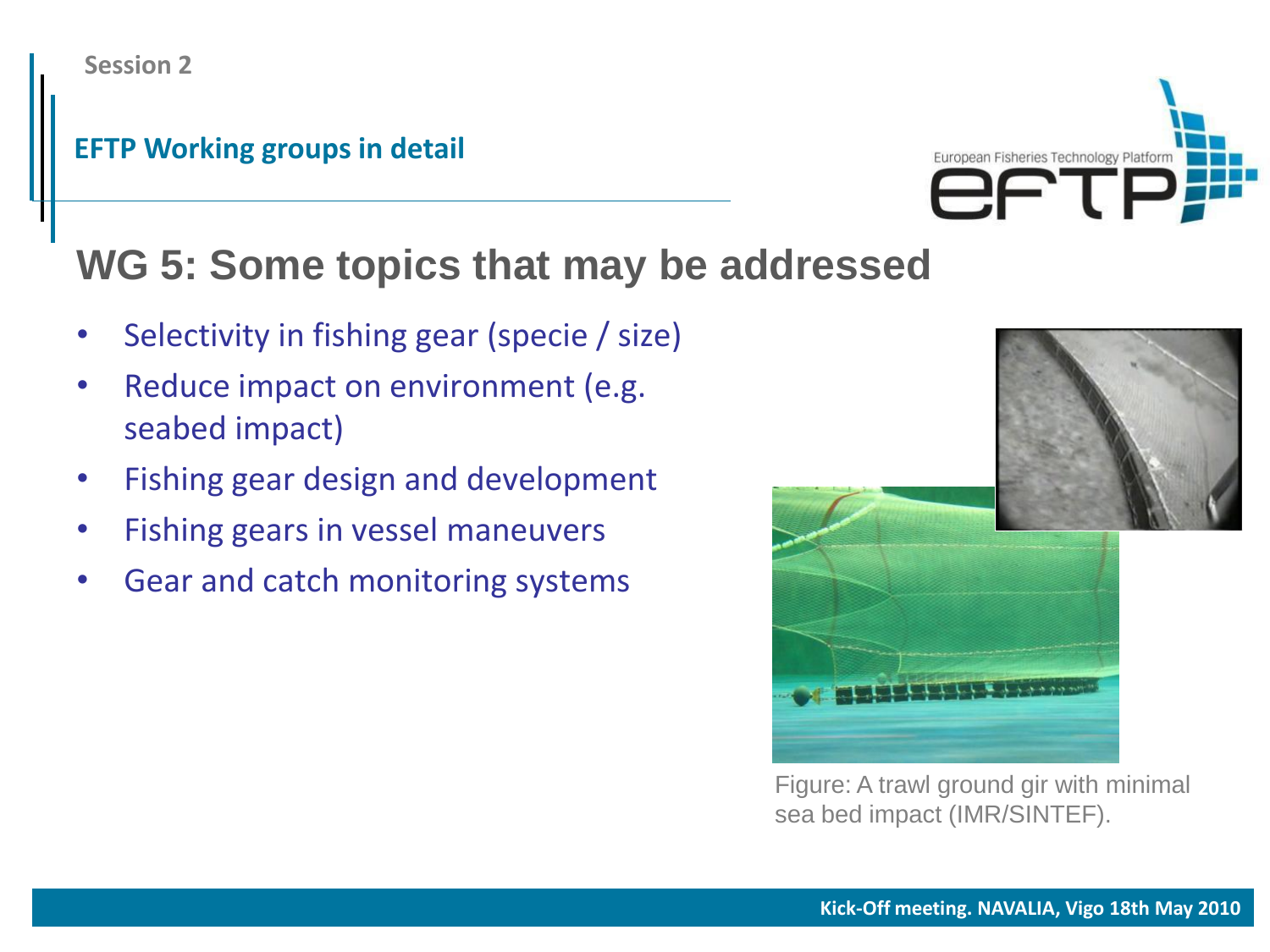#### **EFTP Working groups in detail**



# **WG 6: Building trust from catch to consumer**

Coordinator: Luisa Álvarez (FEDEPESCA) Facilitator: Begoña Perez (AZTI-TECNALIA) Technical secretariat:

Maribel Rodriguez (ARIEMA)



**Main focus areas:**

- Food safety and quality

- Tracing seafood products and provide applicable information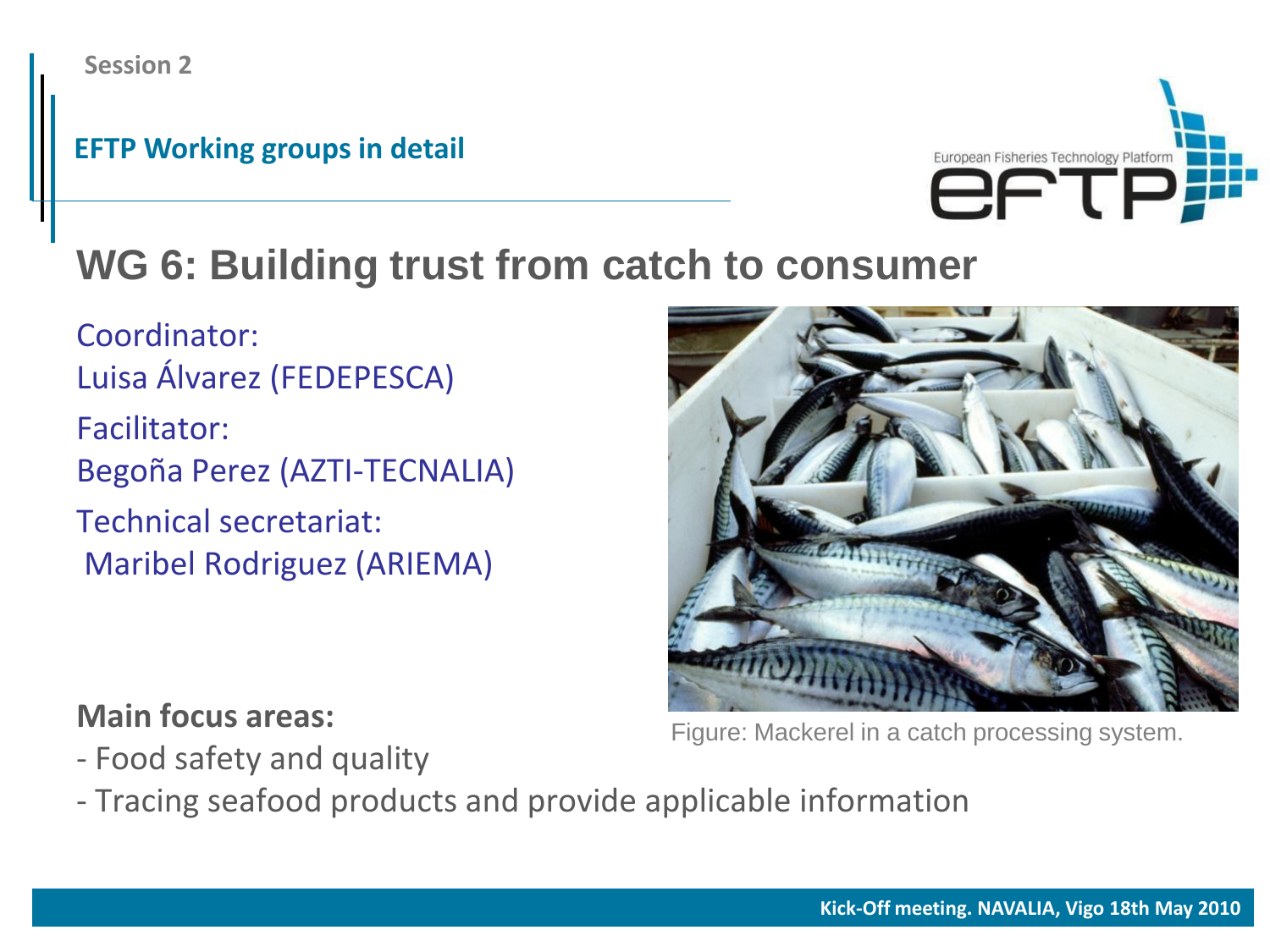European Fisheries Technology Platform

### **WG 6: Some topics that may be addressed**

- Food safety and quality challenges
- Supply chain management, supported by new information systems
- Building on transferable information from catch to customer
- Utilization of environmental labels in seafood products marketing



Figure: Seafood product with MSC label